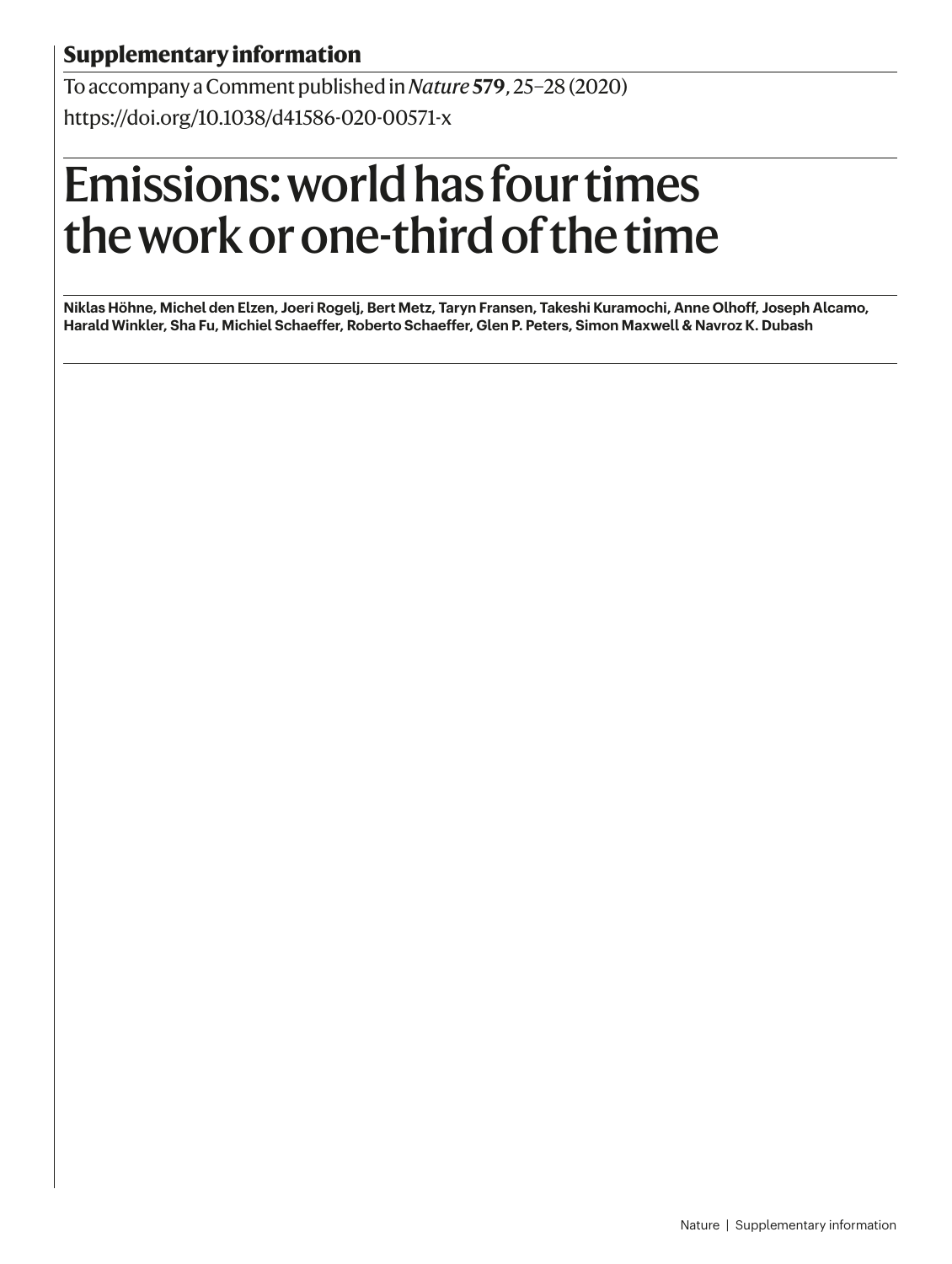## **Supplementary information**

## **Comment: Emissions: four times the work or one-third of the time**

*Niklas Höhne, Michel den Elzen, Joeri Rogelj, Bert Metz, Taryn Fransen, Takeshi Kuramochi, Anne Olhoff, Joseph Alcamo, Harald Winkler, Fu Sha, Michiel Schaeffer, Roberto Schaeffer, Glen Peters, Simon Maxwell, Navroz K. Dubash*

DOI: 10.1038/d41586-020-00571-x

## **Acknowledgements**

The authors thank the numerous contributors to 10 editions of the UNEP Emission Gap Report, in particular the modellers that prepared and made available their results, without which the report could not have been prepared. The most recent version of the report drew from a database of 85 scenarios compiled in the context of the IPCC Special Report on Global Warming of 1.5°C, as well as projections under countries' pledges from 12 modelling groups.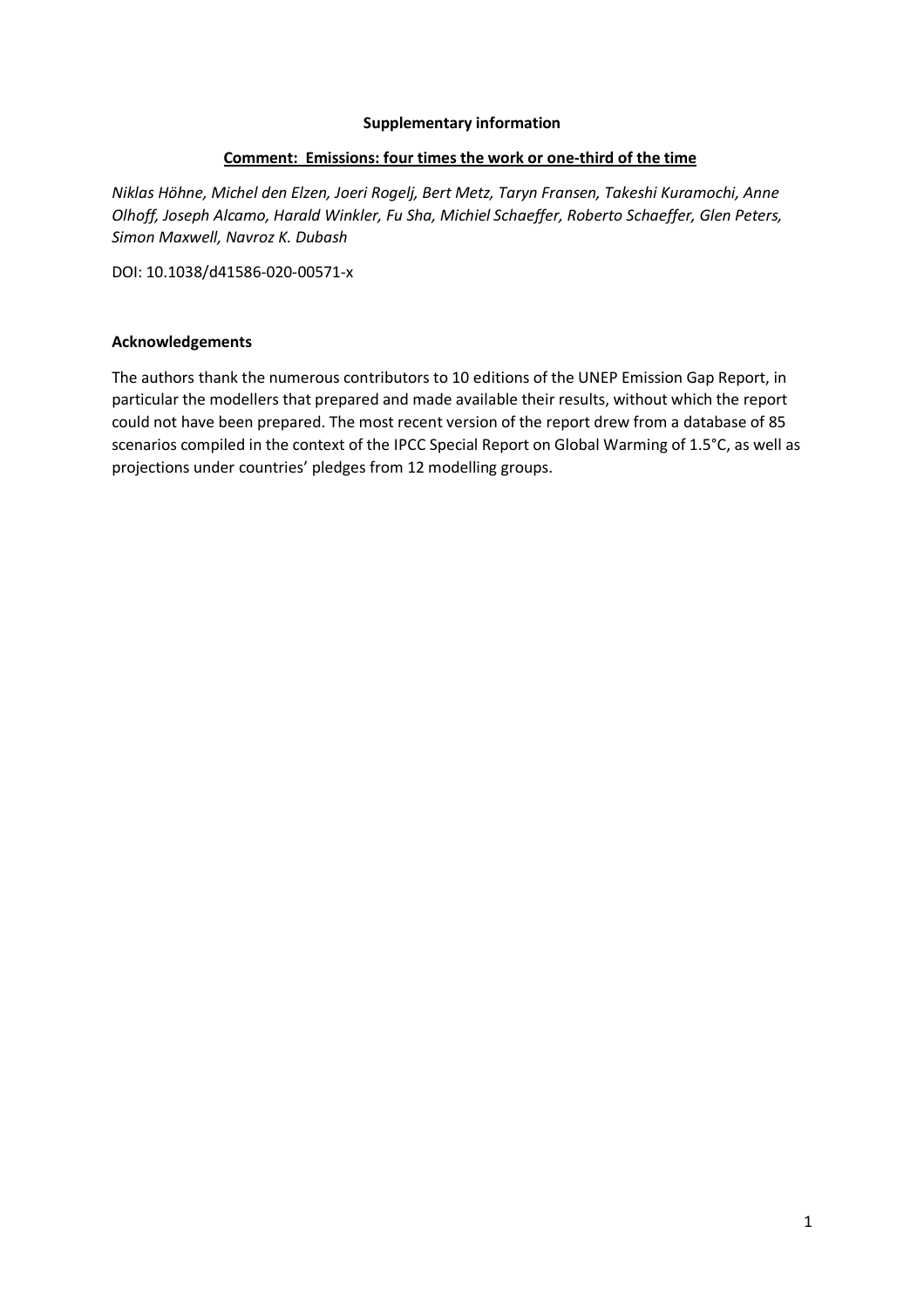#### **Tables**

Table 1. Overview of the number of ambitious climate actions and targets by countries, regions, cities and businesses (for full details, see<sup>1</sup> updated using<sup>*i*</sup>. A regularly updated version of this table is available online

(www.newclimate.org/ambitiousactions). Given the scope of existing policies and rapid change in policymaking, the table makes no claim to be exhaustive. Greyed cells indicate that no data is available or it is not relevant.

|                                                           | <b>Countries</b> | <b>Regions</b>           | <b>Cities</b> | <b>Businesses</b> |
|-----------------------------------------------------------|------------------|--------------------------|---------------|-------------------|
| Overarching economy-wide time bound climate               |                  |                          |               |                   |
| actions                                                   |                  |                          |               |                   |
| Achieve zero emissions                                    | 76               | 14                       | >400          | >8000             |
| Implement ambitious comprehensive CO <sub>2</sub> pricing | (30 but not      | (25 but not              |               |                   |
| in all sectors                                            | comprehensive)   | comprehensive)           |               |                   |
| Phase out all fossil-fuel subsidies                       | (Decision by     |                          |               |                   |
|                                                           | G20 in 2009 yet  |                          |               |                   |
|                                                           | to be            |                          |               |                   |
|                                                           | implemented)     |                          |               |                   |
| Make all finance flows consistent with the Paris          | $($ >1 initial   |                          |               | $>11$             |
| Agreement goals                                           | steps)           |                          |               |                   |
| <b>Electricity production</b>                             |                  |                          |               |                   |
| Reach 100 per cent renewable electricity or 100           | 53               | 31                       | >160          | >210              |
| per cent carbon-free electricity                          |                  |                          |               |                   |
| Phase out coal-fired power plants with just a             | 21               | 21                       | 6             | 37                |
| transition plan                                           |                  |                          |               |                   |
| Stop financing and insuring coal-fired power              | $\blacksquare$   |                          |               | $>20$             |
| plants elsewhere                                          |                  |                          |               |                   |
| <b>Other energy industry</b>                              |                  |                          |               |                   |
| Stop new fossil-fuel explorations and production          | 6                |                          |               | $>5$              |
| Commit to zero fugitive emissions target                  | (32 support      |                          |               | $>15$             |
|                                                           | zero routine     |                          |               |                   |
|                                                           | flaring)         |                          |               |                   |
| <b>Industry</b>                                           |                  |                          |               |                   |
| Ensure all new installations are low-carbon/zero-         | $\frac{1}{2}$    |                          |               | >3                |
| emission and maximize material efficiency                 |                  |                          |               |                   |
| Implement ambitious carbon pricing for industry           | $\mathbf{1}$     | $\overline{a}$           |               |                   |
| <b>Transport</b>                                          |                  |                          |               |                   |
| Shift to x per cent public transport                      | 4                | $\overline{\phantom{a}}$ | >5            |                   |
| Shift to 100 per cent share of new zero-emission          | 21               | 5                        | $>52$         | $>65$             |
| motorbikes, cars and/or buses                             |                  |                          |               |                   |
| Shift to 100 per cent carbon-free heavy goods             | $\blacksquare$   | $\overline{\phantom{a}}$ |               | $>11$             |
| transport and ships                                       |                  |                          |               |                   |
| Shift to 100 per cent carbon-free aviation                | (1 short haul)   | (1 domestic)             |               | $\frac{1}{2}$     |
| <b>Buildings</b>                                          |                  |                          |               |                   |
| Shift to 100 per cent (near-) zero energy buildings       | 3                | 6                        | $>28$         | >44               |
| for new buildings                                         |                  |                          |               |                   |
| Fully decarbonize the building sector                     | $\mathbf{1}$     | 6                        | $>28$         | $>44$             |
| Phase out fossil fuels (for example, gas) for             | $\mathbf{1}$     |                          | >3            |                   |
| residential heating                                       |                  |                          |               |                   |
| Increase the rate of zero-energy renovations              | (1 public        | $\overline{\phantom{a}}$ |               |                   |
|                                                           | buildings)       |                          |               |                   |
| <b>Agriculture and forestry</b>                           |                  |                          |               |                   |
| Zero net deforestation                                    | >80              | 23                       |               | $>73$             |

i https://unfccc.int/news/climate-ambition-alliance-nations-renew-their-push-to-upscale-action-by-2020-andachieve-net-zero